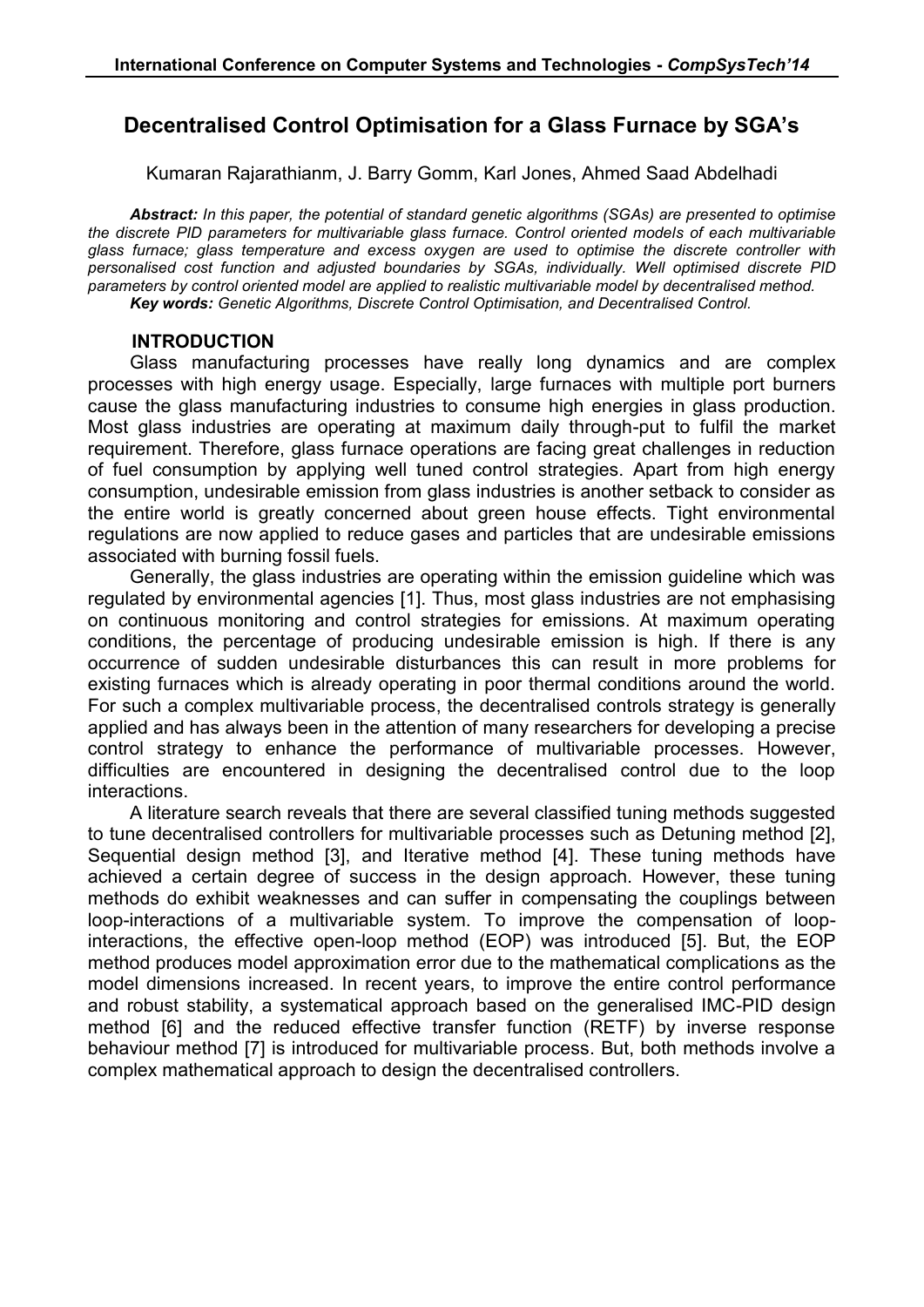However, a question always arises about the wellness of control optimisation and the flexibility due to the application constraints by those design methods. Standard Genetic algorithms (SGAs) are global search method by genetics evolution with higher performance in control optimization over traditional methods. Due to its superior selfadjustable ability, SGAs have been applied extensively in tuning the PID parameters for single-input single-output (SISO) systems [8], curve fitting [9], and fuzzy optimisation [10]. On the other hand, multiple-input multiple-output (MIMO) system is still an open research topic for optimising control parameters by SGAs. A promising decentralised controller by SGAs was proposed for multivariable process [11]. The controller performance was defined by closed-loop response in terms of time-domain bounds for both reference following and loop interactions. An integrity theorem with SGAs to enhance the closed-loop system stability when certain loops are failing or break down was proposed [12].

This paper explores the potential of SGAs in optimising the discrete PID parameters by decentralised control technique for a multivariable process without further tuning required. Further, the minimisation of fuel consumption for multivariable glass furnace is analysed by decentralised technique while maintaining a desired glass temperature. The structure of this paper is as followed; first, a brief introduction is given about the identified control oriented and realistic models of the considered multivariable glass furnace. Second, a discussion of discrete PID parameter optimisation by decentralised technique by SGAs with boundary constraints and personalised cost function. Third, a discussion of applying decentralising control technique on a realistic model. The proposed methods are developed and tested in simulations based on Matlab/Simulink models.

# **INTRODUCTION OF MULTIVARIABLE GLASS PROCESS**

Figure 1 illustrates the block diagram of multivariable glass furnace which consists of a 24 state-space furnace model with feedback-loop and excess oxygen model. *f<sup>1</sup>* and *f<sup>2</sup>* are algebraic expressions, *f<sup>1</sup>* includes controller output and saturation, *f<sup>2</sup>* includes specific heat (Cp) and lower heat value (LHV) for determining the combustion energy,  $C_q$  is glass control,  $T_{SET}$  is primary temperature setting, AFR is air-fuel ratio, Tamb is ambient temperature, *u* is control output,  $\dot{m}$  is fuel flow,  $T_{g}$  is glass temperature and  $EO<sub>2</sub>$  is excess oxygen.



Figure 1: Block diagram of multivariable glass furnace

The realistic glass furnace model that identified and applied for further research here is representing a real plant of combustion chamber from Fenton Art Glass Company, USA [13]. This is an extended research work of radiative zone method by Holladay [14] and was identified to develop 24 state space variables (zones) model. The linearised energy balance equation is applied and modified with respective 24 state variables for each zones corresponding to temperatures.

Literature survey reveals that there is no  $EO<sub>2</sub>$  realistic model for a glass furnace available for research. The realistic  $EO<sub>2</sub>$  model designed for research here was developed using collected numerical data from an industrial furnace by open-loop step response technique. SGAs were applied for identification of a higher order transfer function (3<sup>rd</sup> order) as a realistic model for  $EO<sub>2</sub>$ , and control oriented models for both glass temperature and  $EO<sub>2</sub>$  models for control optimisation. The identified transfer functions by GAs are;

For EO<sub>2</sub> Realistic Model.

 $\frac{E_0}{AFR(s)} = \frac{1.613}{50.3s^3 + 149.6s^2 + 142.7s + 1} e^{-173s}$  $rac{EO_2(s)}{AFR(s)} = \frac{1.613}{50.3s^3 + 149.6s^2 + 142.7s + 1}e^{-173}$  $\Delta E O_2(s) =$ 1.613  $(s)$  1.613  $\frac{\Delta E O_2(s)}{\Delta AFR(s)} = \frac{1.613}{50.3s^3 + 149.6s^2 + 142.7s +}$  $\Delta EO_2(s)$  (1)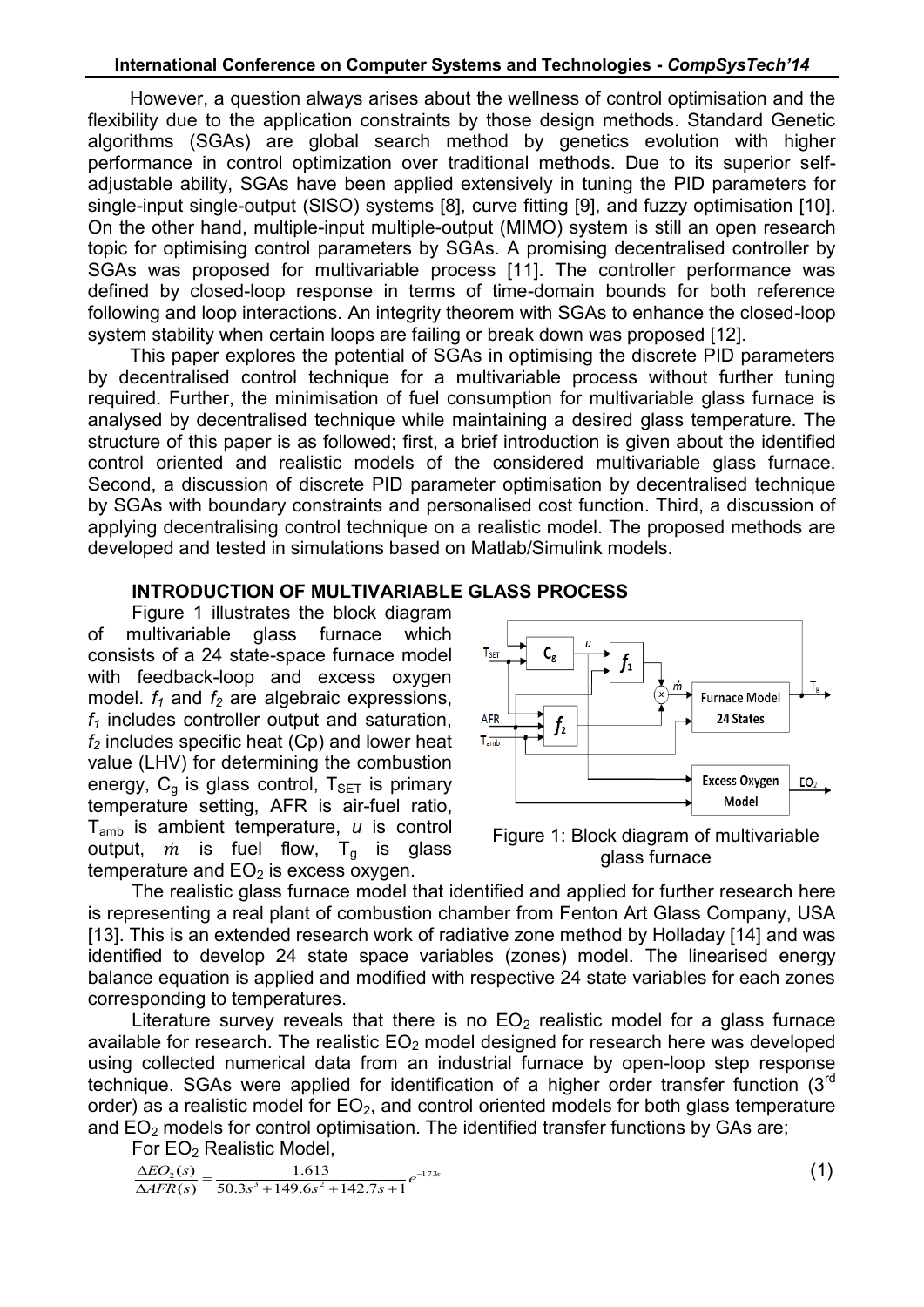For EO<sub>2</sub> Control Oriented Model.  $\frac{E\omega_2(s)}{AFR(s)} = \frac{1.6}{150s+1}e^{-174s}$  $EO_{2}(s) = \frac{1.6}{s} e^{-174}$  $\frac{150s + 1}{150s + 1}$ 1.6  $\overline{(s)}$  $(s)$  1.6  $e^{-t}$  $\frac{\Delta E O_2(S)}{\Delta AFR(s)} = \frac{1.6}{150s + 1.5}$  $\Delta EO_{2}(s) = 1.6$   $e^{-174s}$  (2) For Glass Temperature Control Oriented Model,  $Tg(s) = \frac{4488.4}{199200s+1} \cdot \Delta m + \frac{-0.9834}{199200s+1} \cdot \Delta T_{SET}$  $\Delta Tg(s) = \frac{4488.4}{199200s + 1} \cdot \Delta \dot{m} + \frac{-0.9834}{199200s + 1}$ 0.9834  $\frac{199200s + 1}{2}$  $(s) = \frac{4488.4}{1000000} \cdot \Delta m$ (3)

# **DISCRETE PID PARAMETERS OPTIMISATION BY SGAs**

In general, a discrete PID controller can be described by an input–output relation expressed as [15],

$$
G(z) = K_c \left( 1 + \frac{1}{T_i} \frac{T}{2} \frac{(z+1)}{(z-1)} + T_d \frac{1}{T} \frac{(z-1)}{z} \right)
$$
 (4)

where *T* is the sampling time, and  $K_c$ ,  $T_i$  and  $T_d$  denote the proportional gain, the integral gain and derivative gain, respectively. Equation (4) is expressed in the position form of the algorithm by applying finite difference approximations. For more accurate approximations the trapezoidal and backward rules are applied here to develop the discrete expressions for integral and derivative, respectively.

As illustrated in flowchart (Figure 2) and theories of the SGAs, at initial state, the chromosomes of an array of variable values to be optimised are defined:

Chromosome = 
$$
\left\{ \underbrace{K_P, K_I, K_D}_{T_g} \right\} \left( \underbrace{K_P, K_I, K_D}_{EO_2} \right)
$$
 (5)

The coding selection was done based on the mutation rate ( $M_{\text{rate}}$ ). According to [16], the binary code converges faster when  $M<sub>rate</sub>$  > 0.6. Thus, the binary coding was selected to encode the discrete controller parameters into binary string to generate the initial population randomly in the beginning. The length of chromosome is determined based on the binary precision:

 $2^{m_j-1} < (b_j - a_j) \times 10^4 \leq 2^{m_j} - 1$  $a_{j-1}^{m_j-1} < (b_j - a_j) \times 10^4 \le 2^{m_j} - 1$  (6)

where  $m_j$  is the number of bits,  $b_j$  is the upper boundary and  $a_j$  is the lower boundary of individual chromosome's searching parameter. Each chromosome's binary string is converted into an associated real value of PID parameters to propagate to the discrete PID controller. The decoding process into real value is done as;

$$
x_j = a_j + Dec \times \frac{(b_j - a_j)}{2^{m_j} - 1}
$$
 (7)

where *x<sup>j</sup>* is the respective real value of chromosome and *Dec* is decimal value of respective binary string. A complete simulated system response of each PID set and its initial fitness value is evaluated by using defined objective function.

According to the chromosome's fitness value by a defined objective function, a new generation (offspring) is produced by the process of genetic operators. The genetic operators manipulate the binary strings of the chromosomes directly, by means of selection



Figure 2: Flow chart of control optimisation by SGAs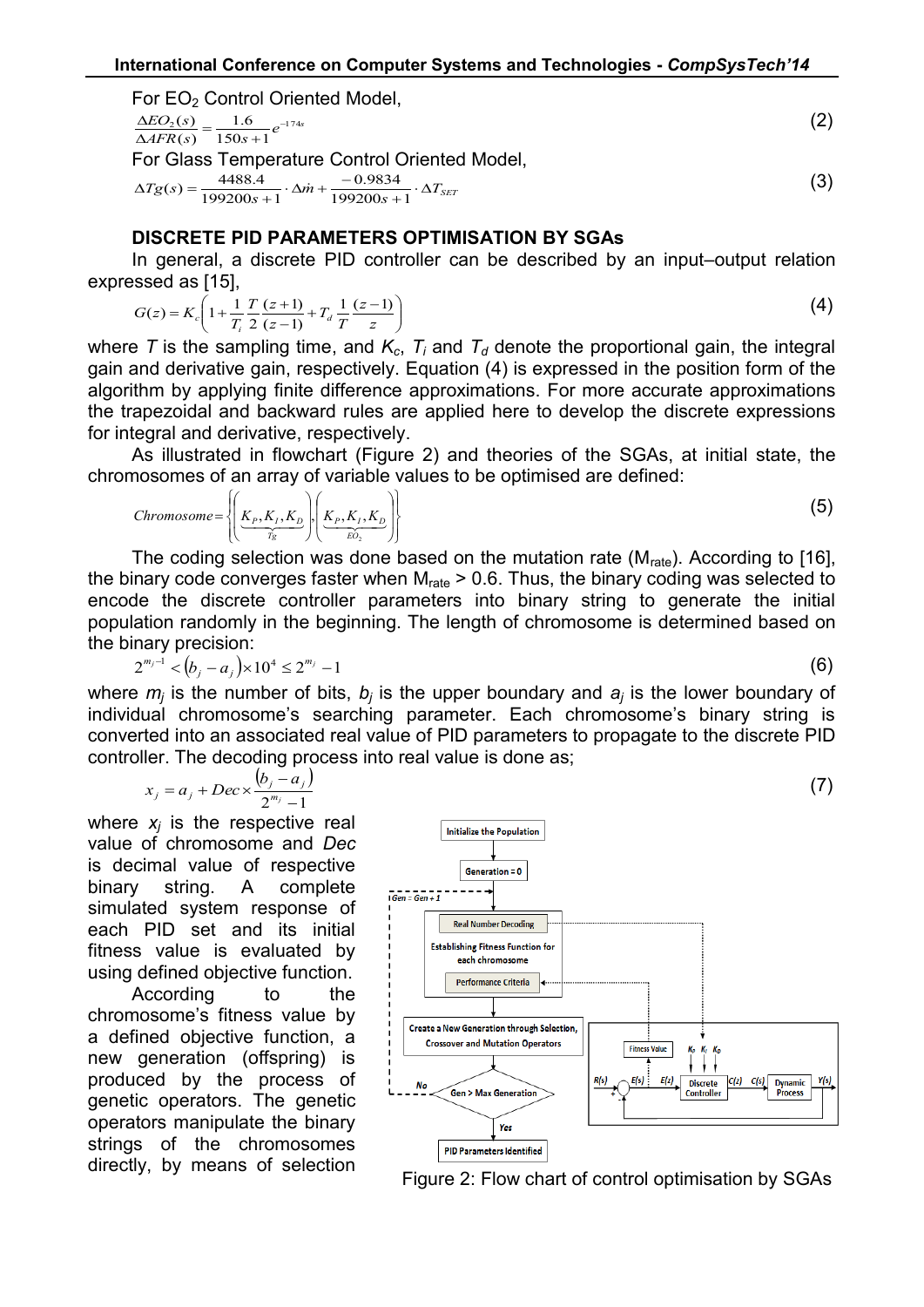rate ( $S<sub>rate</sub>$ ) crossover ( $X<sub>rate</sub>$ ) and mutation ( $M<sub>rate</sub>$ ) to produce a fitter chromosome for the next generation.

After the completion of genetic operator process, the new set binary string of each chromosome in the population is required to be decoded into real values and propagated again to the discrete PID

controller to evaluate for a new fitness value. This process will be repeated until the end generation where the optimal fitness is attained. Since no previous information of genetic operator exists for

| Table 1: Selected genetic operators of $T_q$ and $EO_2$ |                       |                       |  |
|---------------------------------------------------------|-----------------------|-----------------------|--|
| <b>Genetic Operators</b>                                | $T_q(\overline{K})$   | $EO_{2}(\%)$          |  |
| No. of individuals                                      | 50                    | 50                    |  |
| Max. No. of Generation                                  | 30                    | 50                    |  |
| <b>Generation Gap</b>                                   | 0.6                   | 0.7                   |  |
| Precision of Binary Rep.                                |                       |                       |  |
| Selection                                               | <b>SUS</b>            | <b>SUS</b>            |  |
| Crossover                                               | Single Point, 0.6     | Single Point, 0.7     |  |
| Mutation                                                | Binary Rep., 0.7/Lind | Binary Rep., 0.7/Lind |  |

 $T<sub>q</sub>$  and  $EO<sub>2</sub>$  control optimisation, the dynamic random variations of genetic operators were tested for enhancing searching mechanism, individually. Table 1 illustrates the selected genetic operator parameters for both  $T_q$  and  $EO_2$ .

### **PERFORMANCE CRITERION FORMULATION**

The performance criterion for both  $T_q$  and  $EO_2$  are formulated individually under closed-loop SISO control based on desired response characteristics.

- i. For  $T_a$ ; Overshoot < 2%, Settling time  $(T_s) \approx 5$ hrs.
- ii. For EO<sub>2</sub>; Overshoot < 2%, Settling time  $(T_s) \approx 7$ min.

Standard objective functions (ISE and IAE) are insufficient to attain the desired response characteristics. Thus, to improve the searching mechanism, the boundary constraint is introduced by improved bound. For better selection of improved bound values, the conventional (Ziegler-Nichols and Direct Synthesis) tuning methods are analysed to identify PID values. With identified PID values, the *b<sup>j</sup>* and *a<sup>j</sup>* are adjusted accordingly to ensure an optimal solution for desired response characteristics.

Figure 3 and table 2 illustrate that the SGAs with parameter vectors of improved bound PID,  $K_p \in [0:1]$ ,  $K_I \in [0:0.01]$ ,  $K_p \in [0:50]$  of EO<sub>2</sub> has better dynamic response and

higher degree of accuracy while reducing the performance criterion by adapting the fitness value. Initial optimisation of PID parameters using conventional techniques provides better suggestion of improved bound range than assigning the bound range randomly. By limiting the  $b_i$  of  $K_P$ , the SGA consolidates well within the boundary constraint with *K<sup>I</sup>* to converge to the global minima.

However, figure 4 and table 4 illustrate an overshoot of 10%  $(1555^{\circ}K)$  occurred in the transient



Figure 3: SGA's random and improved boundaries of  $EO<sub>2</sub>$ responses with conventional techniques.

| Table 2: PID parameters for $EO_2$ by tuning methods |                |        |       |            |                |                   |
|------------------------------------------------------|----------------|--------|-------|------------|----------------|-------------------|
| <b>Tuning Methods</b>                                | K <sub>Р</sub> | K,     | $K_D$ | <b>ISE</b> | <b>IAE</b>     | $T_s(2%)$         |
| Ziegler-Nichols                                      | 1.38           | 0.0038 | 65.88 | $\sim$     | $\sim$         | 14 <sub>min</sub> |
| <b>Direct Synthesis</b>                              | 1.137          | 0.0034 | 74    | $\sim$     | $\blacksquare$ | 14.5min           |
| Random Bound SGAs                                    | 2              |        | 36.67 | 119.8      | 355.6          |                   |
| Improved Bound SGAs                                  | 0.7685         | 0.0043 | 32.27 | 83.26      | 187.7          | $.1$ min          |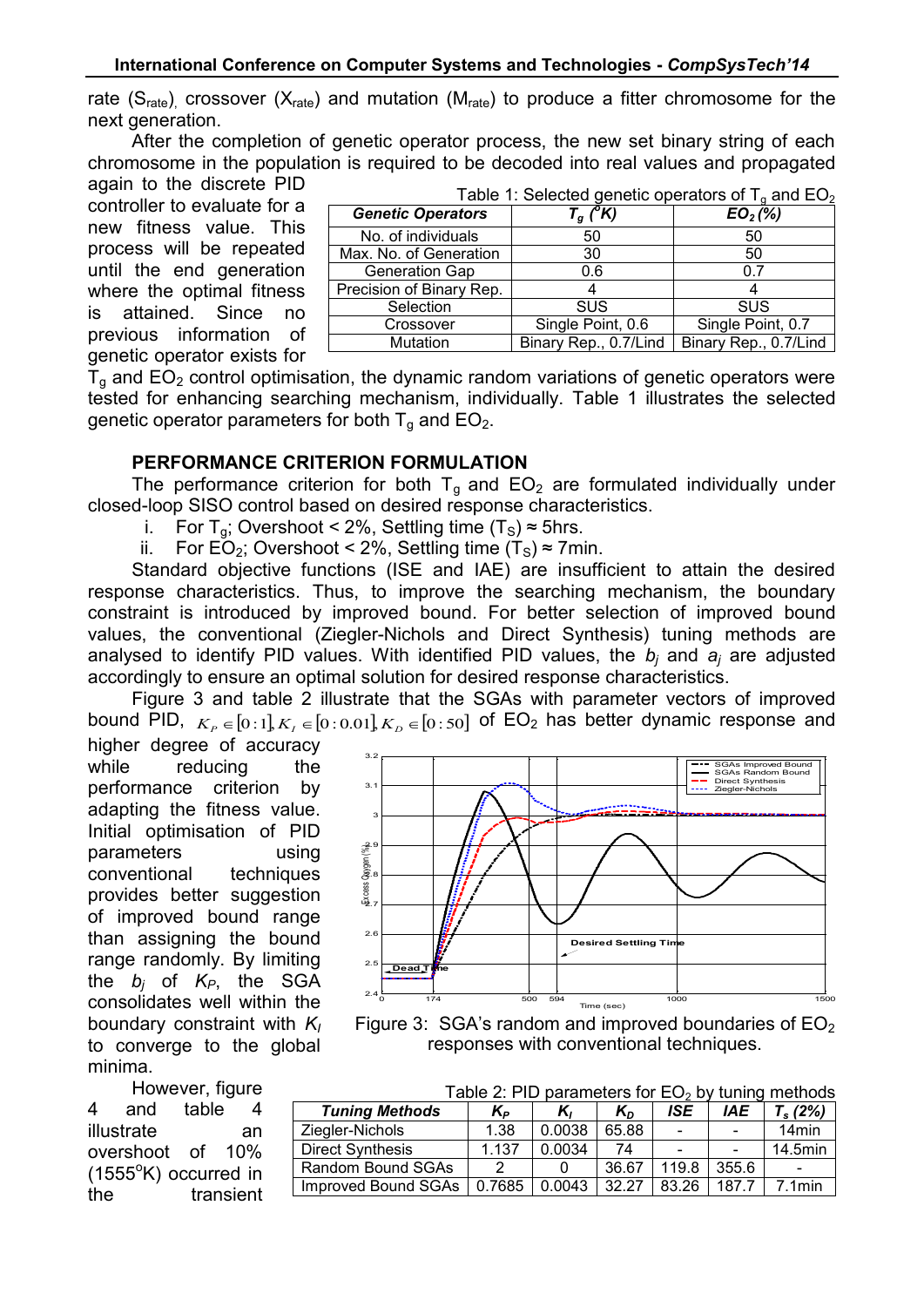response with long settling time of 30hrs for  $T<sub>g</sub>$  with improved boundaries. SGAs optimise closest to the *b<sup>j</sup>* to attain the desired response characteristics, but failed to achieve global minima. To enhance the searching mechanism for the control parameters and achieve global minima the personalised cost function is applied. The weighting factor  $(\lambda)$  is added with input term of cost function to minimise the fast rising effect of transient response. The personalised cost functions applied is given by relation,

$$
J_i(LAE + \lambda ISU) = \int_{t=0}^{t=\max} [YoutN(t) - 1550] + (\lambda u^2)]dt
$$
\n(8)

Table 3: Weighting factor identification

1.847e4 | 8.783e2 | 1.759e4 | 1.9hrs

Table  $4:$  DID parameters for  $T_0$  by tuning methods

*λ Set-Point Error IAE λISU T<sup>S</sup> (2%)*

250 4.456e4 1.510e3 4.306e4 3.7hrs 350 6.173e4 1.799e3 5.993e4 4.6hrs 400 7.029e4 1.922e3 6.836e4 4.9hrs 550 9.585e4 2.324e3 9.352e4 6.2hrs 850 | 1.467e5 | 2.918e3 | 1.438e5 | 7.6hrs 1000 1.721e5 3.192e3 1.689e5 8.3hrs

where *YoutN(t)* is the model output and *u* is the controller output. The selection of optimal value of  $\lambda$  is done by trial and error technique. As illustrates in table 3, the weighting factor associated with the desired response characteristics was set to be  $\lambda$  = 400 to give more emphasis to the set point tracking objectives.

**Simulation** results (Figure 4 and Table 4) illustrate that the SGAs with personalised cost function, IAE + λISU

(equ. 8) has higher level of optimisation mechanism and better dynamic response than improved bound. The application of λ with ISU has suppressed the oscillatory behaviour of glass temperature response by smoothes the controlled variable responses. Overall desired response characteristics, which are reduction of set-point error, overshoot and settling time, are achieved with the IAE + λISU.

### **DISCRETE CONTROL STRATEGIES ON REALISTIC MODEL BY DECENTRALISED TECHNIQUE**

Discrete PID controllers would be applied in loop interactions associated with the 2x2 multivariable glass furnace processes as shown in figure 5. Individually optimised discrete control parameters by SGAs with the respective control oriented models are applied in the decentralising control scheme at the multivariable realistic models. By applying closed-loop step input on both  $EO<sub>2</sub>$  and  $T<sub>SET</sub>$  will be tested to

| <b>I AVIC 4. FILL DATAILICLES TOF TA DY LUMING INCLICUS</b> |                |           |       |                    |        |
|-------------------------------------------------------------|----------------|-----------|-------|--------------------|--------|
| <b>Tuning Methods</b>                                       | K <sub>P</sub> | K,        | $K_D$ | Set-point<br>Error | Ts(2%) |
| <b>Direct Synthesis</b>                                     | 2.235e-3       | $5.15e-5$ | 3.563 | $1.981e^{5}$       | 40hrs  |
| <b>Improved Bound SGAs</b>                                  | 3.675e-3       | $2.54e-5$ | 6.322 | $8.438e^{4}$       | 30hrs  |
| <b>Weighting Factor SGAs</b>                                | 9.863e-3       | 9.461e-6  | 7.358 | $7.029e^4$         | 4.9hrs |



responses with conventional Techniques.



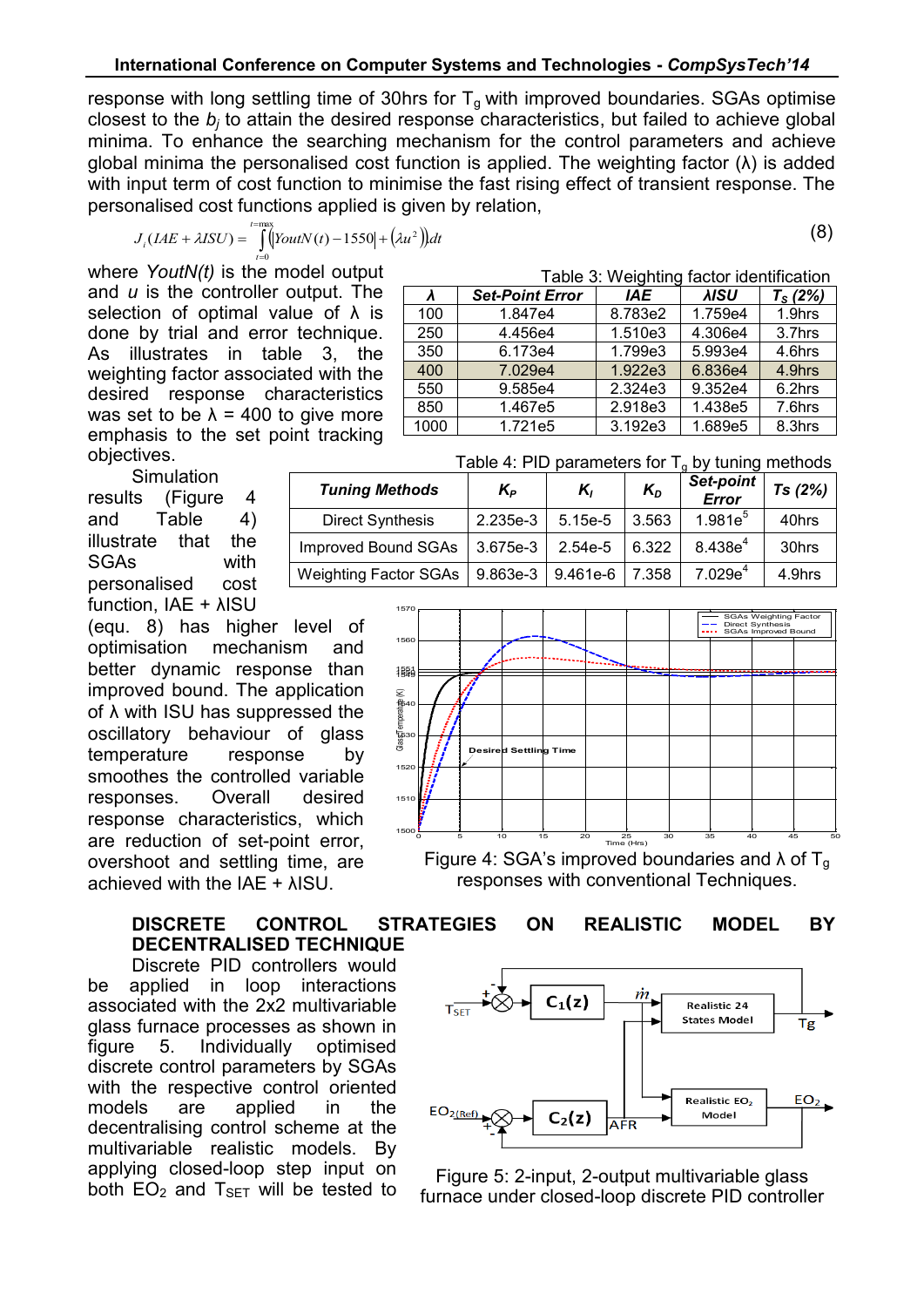analyse the affect of loop interaction within the realistic models on fuel consumption and thermal efficiency. Under closed-loop steady-state glass temperature ( $T_{\text{SET}}$  = 1550°K), air ratio 17.2 (0.05028 kg/s) and the fuel consumption is 0.002923 kg/s.

Simulation results of figure 6 and 7 illustrates that, under closed-loop step input of multivariable loop interaction are elaborated as follows:

- 1.  $EO_2$  (2.45%) constant;  $T_{\text{SFT}}$  = 1550°K to 1580°K The fuel consumption is increased to 0.003034kg/s as an increase in  $T_{\text{SFT}}$ . To obey an increase in fuel ratio, the air ratio is increased to 0.05218kg/s while maintaining AFR (17.2) and  $EO<sub>2</sub>$ .
- 2.  $EO_2$  (2.45%) constant;  $T_{\text{SET}}$  = 1550°K to 1530°K The fuel consumption is decreased to 0.002811kg/s as a decrease in  $T<sub>SET</sub>$ . To obey a decrease in fuel ratio, the air ratio is decreased to 0.04834kg/s while maintaining AFR (17.2) and  $EO<sub>2</sub>$ .
- 3.  $T_{\text{SFT}}$  (1550°K) constant;  $\overline{EO}_2 = 2.45\%$  to 3% The AFR is increased to 17.78 as an increases in  $EO<sub>2</sub>$ . To obey an increase in AFR, the air ratio and fuel ratio are increased to  $0.0531$ kg/s and  $0.002987$ kg/s while maintaining  $T<sub>SET</sub>$ .
- 4.  $T_{SET}$  (1550°K) constant; EO<sub>2</sub> = 2.45% to 2% The AFR is decreased to 16.75 as a decreases in  $EO<sub>2</sub>$ . To obey a decrease in AFR, the air ratio and fuel ratio are decreased to 0.04732 kg/s and 0.002824kg/s while maintaining  $T<sub>SFT</sub>$ .

Simulation results reveals that any change in  $T_{\text{SET}}$  is varying the fuel consumption and excess air accordingly while sustaining the  $EO<sub>2</sub>$ . As shown in figure 6, the both closed-loop step-up and step-down responses of  $EO<sub>2</sub>$  completely overlapped and describes that the responses are not affected at all by loop interaction of  $C_{q}$  as illustrated in figure 1. But, the  $\Delta m$  loop interaction is still needed to  $EO<sub>2</sub>$  model for AFR synchronisation.

On other hand, any variations in  $EO<sub>2</sub>$  have an insignificant affect alass insignificant affect glass furnace process. According to realistic glass furnace model in figure 1, the AFR has a weak loop interaction with glass temperature model through nonlinear algebraic expression of *f1*. Simulation results as in figure 7 reveals that when step inputs of  $EO<sub>2</sub>$  are changed at 16.67hrs, the  $T_q$  response is varies about  $1^\circ K$  under closelooped condition. Due to nonlinearity effect of *f<sup>1</sup>* and



Figure 6: Closed-loop transient responses of  $EO<sub>2</sub>$ 



Figure 7: Closed-loop transient responses of  $T<sub>g</sub>$ 

long dynamic responses the AFR, air ratio and fuel ratio are changed accordingly to sustain the  $T<sub>g</sub>$  after 2hrs of step inputs.

Under open-loop condition, an increase and a decrease in air ratio is appeared a reduction and a rise in glass temperature, respectively. In actual condition, high excess air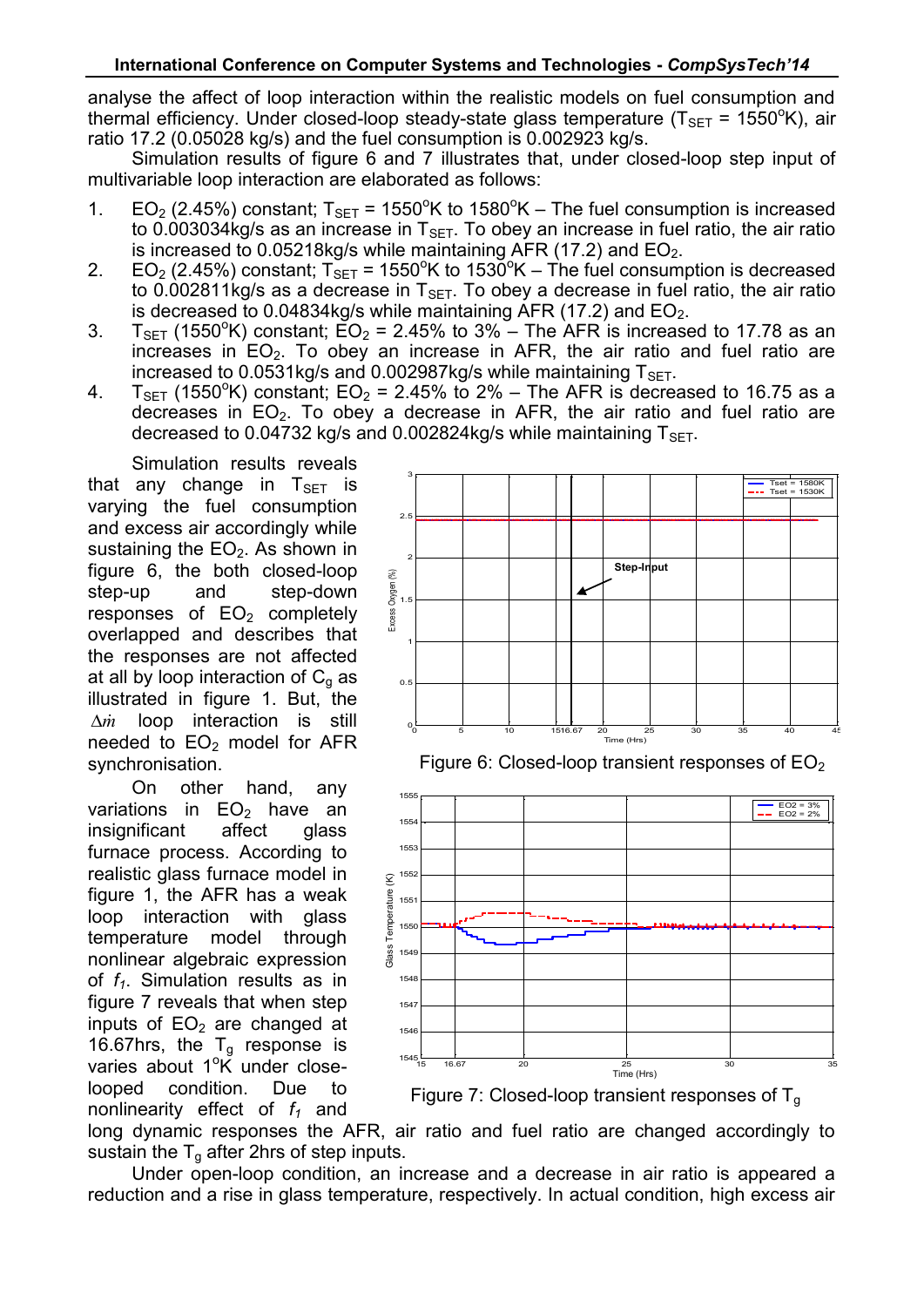### **International Conference on Computer Systems and Technologies -** *CompSysTech'14*

ratio will blow-away the heat from combustion chamber [17]. Simulation results of figure 8 and table 5 illustrates that by reducing the  $EO<sub>2</sub>$ , the overall steady-state fuel consumption is reduced about 3.4% while sustaining the glass temperature set-point at  $1550^{\circ}$ K.

According to the environmental agencies combustion guideline, the maximum permitted level of  $EO<sub>2</sub>$  is 3%. The optimum thermal efficiency of

combustion process is within the range of 1.5% to  $3\%$  of  $EO<sub>2</sub>$ , which is equivalent about 10% to 20% of excess air. Thus, reducing the  $EO<sub>2</sub>$ within the optimum



Figure 8: Fuel ratio consumption response of  $EO<sub>2</sub>$ 

|                        | Table 5: Simulation result of fuel consumption |                                                              |                                                    |  |  |
|------------------------|------------------------------------------------|--------------------------------------------------------------|----------------------------------------------------|--|--|
| EO <sub>2</sub><br>(%) | AFR<br>(Mass)                                  | <b>Closed-Loop Steady</b><br><b>State Fuel Flow (kg/sec)</b> | <b>Fuel Consumption (kg)</b><br>(24 Hrs Operation) |  |  |
| 2.45                   | 17.2                                           | 0.002923                                                     | 252.55                                             |  |  |
| 2                      | 16.75                                          | 0.002824                                                     | 243.99                                             |  |  |

region and automatic monitoring of excess oxygen model will be beneficial for minimising the undesirable emissions and fuel consumption while sustaining the thermal efficiency of combustion.

# **CONCLUSIONS AND FUTURE WORK**

An application of SGAs in optimising the discrete PID controllers for realistic multivariable glass furnace has been demonstrated. According to the desired response characteristics, the control parameters optimisation is enhanced with personalised cost function and improved searching boundaries. The loop interaction within realistic multivariable glass furnace is compensated with well optimised PID parameters by SGAs in decentralised technique. An automatic continuous monitoring of  $EO<sub>2</sub>$  would enhance the overall performance of multivariable glass furnace. Future work will be carried out in optimising discrete controller for the extended multivariable realistic model in multistage model by SGAs.

# **REFERENCES**

[1] Scottish Environment Protection Agency (SEPA), Guidance for Monitoring Enclosed Landfil Gas Flares, Report No. GEHO1104BHZI-E-P, 2005.

[2] T.J. Monica, C.C. Yu and W.L. Luyben "Improved Multiloop Single-Input/Single-Ouput (SISO) Controller for Multivriable Process", Ind. Eng. Chem. Res., vol.27, pp. 969- 973, 1998.

[3] M. Hovd and S. Skogestad, "Sequential Design of Decentralised Controllers", Automatica, vol. 30 (10), pp. 1601-1607, 1994.

[4] J. Lee, W. Cho and T.F. Edger, "Multiloop PI Controller Tuning for Interacting Multivariable Processes", Comput. Chem. Eng., vol. 22 (11), pp.1711-1723, 1998.

[5] H.P. Huang, J.C. Jeng, C.H. Chiang and W. Pan, "A Direct Method for Decentralised PI/PID Controller Design", J. Process Control, vol. 13 (8), pp. 769-786, 2003.

[6] P. Grosdidier and M. Morari, "A computer aided methodology for the design of decentralised controllers," Compt. Chem. Eng., vol. 11, pp. 423-433, 1987.